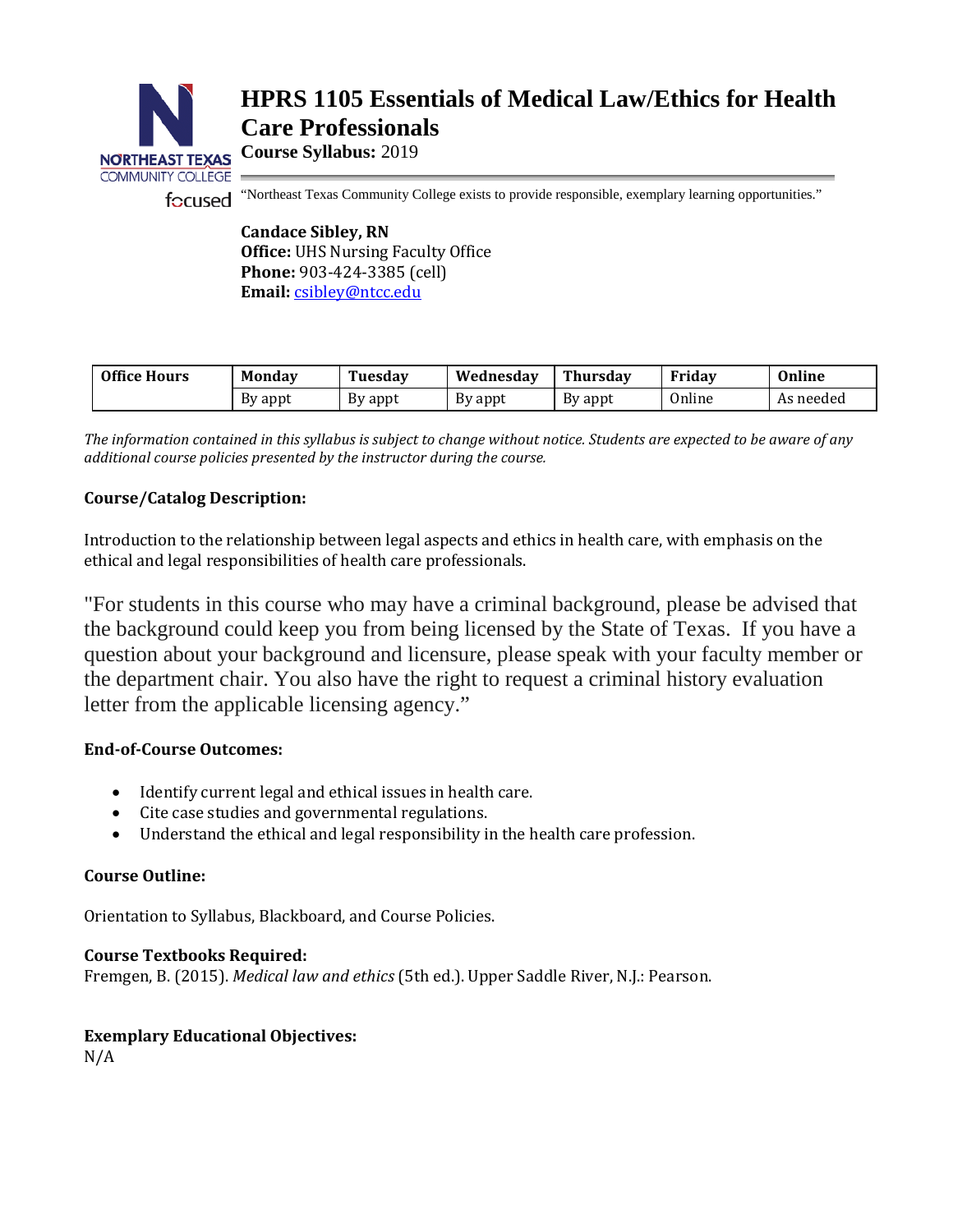## **SCANS Skills:**

Basic Skills: reading, writing, listening and speaking. Thinking Skills: decision making, problem solving, learning how to reason and critically think. Personal Qualities: responsibility, self-esteem, sociability, self-management, integrity and honesty. Resources: time, money, materials, facilities. Information: acquires, evaluates, organizes, maintains, interprets, and uses computers. Interpersonal: participates in teams, teaches others, serves clients, works with diversity. Systems: understands computer systems Technology: works with a variety of technologies.

## **Lectures & Discussions:**

Didactic: Lecture, Power Point Presentations, Discussion, Case Studies, Videos/DVDs, Worksheets, Written Assignments, Computer-based Assignments and Assessments.

Demonstration/Return: Evaluations, Quizzes, Feedback

This course uses NTCC Student and Faculty email as the official form of communication. Blackboard Learning System is also used in this course.

#### **Evaluation/Grading Policy:**

A 90-100<br>B 80-89

B 80-89<br>C 70-79

 $\begin{array}{cc}\n\text{C} & 70-79 \\
\text{D} & 60-69\n\end{array}$ 

D 60-69<br>F Below

Below 60

\* a grade of 75 or above constitutes a passing grade in the PCT program; A QUIZ average of 75 is required to sit for the final. **Please note: 74.5-74.9 DOES NOT round to 75 per the Nursing Department handbook.**

## **Grading Scale:**

The grade earned in this course will be based on the following criteria:

| <b>Graded Assessment Types</b>     | <b>Weights</b> (%) |
|------------------------------------|--------------------|
| Quizzes (through Blackboard)       | $50\%$             |
| Discussions (through Blackboard)   | 25%                |
| Final Exam (written exam in class) | 25%                |
| Total:                             | 100%               |

#### **Late Work:**

Submit your work on time.

Failure to do so will result in a **deduction of 10 points per day for up to three days late. If not posted within 72 hours of due date, ZERO will be the grade.** 

#### **Assignments:**

As instructor assigns. Instructors reserve the right to modify/add/delete assignments. Lesson Quizzes will be graded on first attempt. However, they will be left open for further practice. Discussion Board: